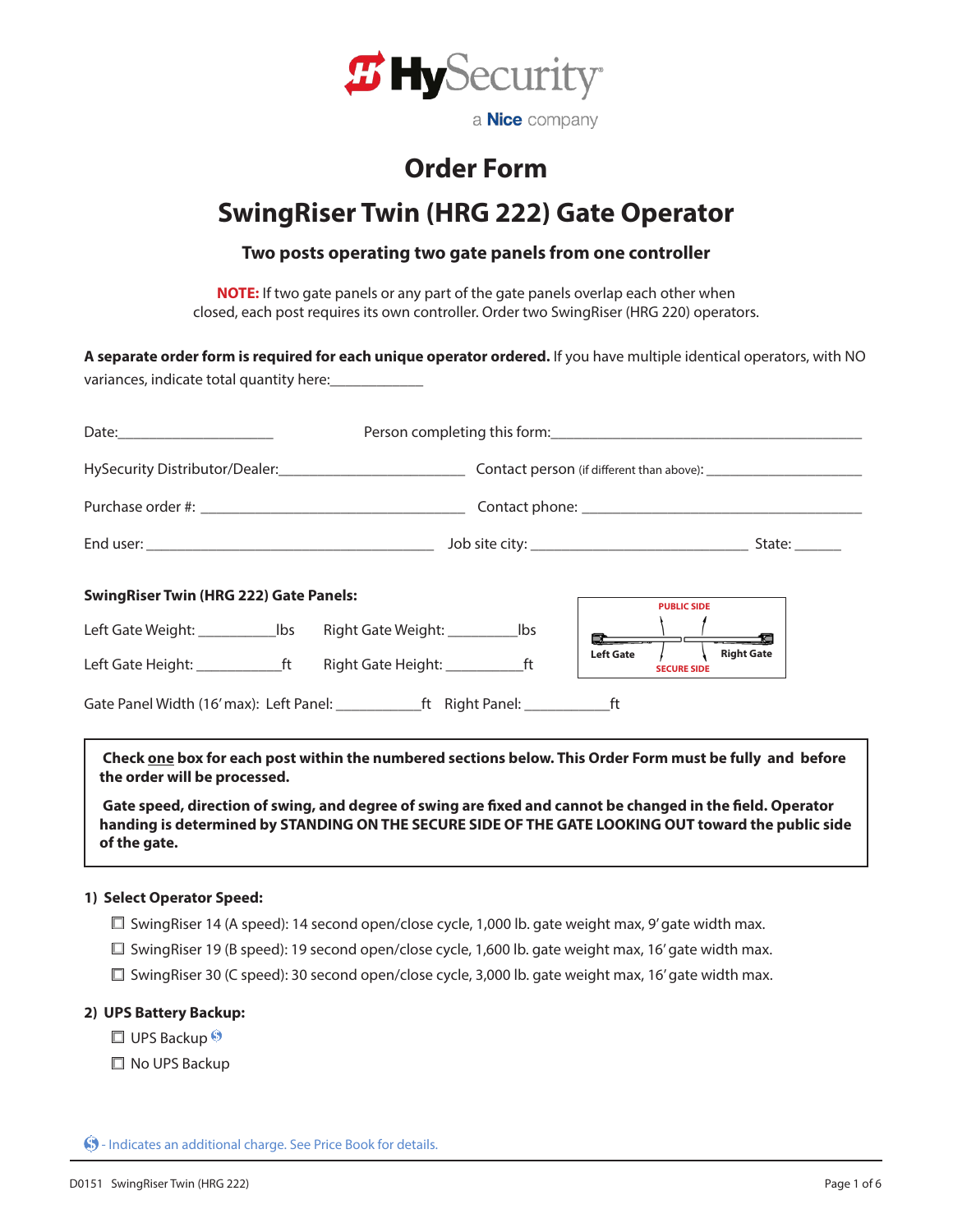### **3) Voltage and Phase:**

### **A: Standard AC model, SwingRiser Twin (HRG 222):** AC Supply Voltage

|  |                                                        |  | 60HZ: $\Box$ 208 V 10 $\Box$ 230 V 10 $\Box$ 208 V 30 $\Box$ 230 V 30 $\Box$ 460 V 30 $\Box$ 575 V 30 |  |
|--|--------------------------------------------------------|--|-------------------------------------------------------------------------------------------------------|--|
|  | <b>50HZ:</b> $\Box$ 220V1Ø $\Box$ 220V3Ø $\Box$ 380V3Ø |  |                                                                                                       |  |

**B. UPS Backup model, 24 VDC, SwingRiser UPS (HRG 222 DC):** AC Input Voltage for UPS Backup. Choose voltage with care as chargers are not field convertible. \*115V requires a 30A branch circuit

 $\Box$  115 V 1Ø 23A\*  $\Box$  208 - 230 V 1Ø 11.5A

### **4) OUTER (square) Post Height:** *Check one box for each post*

| <b>Left Post</b>                  | <b>Right Post</b>                                                                                       |
|-----------------------------------|---------------------------------------------------------------------------------------------------------|
| $\Box$ 68" (Standard)             | $\Box$ 68" (Standard)                                                                                   |
| $\Box$ Custom Height $\ast \odot$ | $\Box$ Custom Height $\ast \circ$                                                                       |
|                                   | <b>Note:</b> 156" custom height maximum. Outer Post height must be at least 12" shorter than Inner Post |

**5) INNER (round) Post Height:** *Check one box for each post*

| <b>Left Post</b>                  | <b>Right Post</b>                 |
|-----------------------------------|-----------------------------------|
| $\Box$ 80" (Standard)             | $\Box$ 80" (Standard)             |
| $\Box$ Custom Height $\ast \circ$ | $\Box$ Custom Height $\ast \odot$ |
|                                   |                                   |

**Note:** 168" custom height maximum. Inner Post height must be at least 12" taller than Outer Post

### **6) Hinges:** *Check one box for each post*

## ليحتويب **Left Post Right Post**  $\square$  2 Hinges in Standard Positions (Standard)  $\square$  2 Hinges in Standard Positions (Standard)  $\Box$  2 Hinges, Custom Positions  $\ast \circ$   $\Box$  2 Hinges, Custom Positions  $\ast \circ$  $\Box$  3 Hinges  $* \odot \Box$  3 Hinges  $* \odot$  $\Box$  4 Hinges  $* \odot$  $\Box$  No Hinges  $\degree$ **7) Index Arm:** *Check one box for each post* **Left Post Right Post**  $\Box$  1 Index Arm in Standard Position (Standard)  $\Box$  1 Index Arm in Standard Position (Standard)  $\Box$  1 Index Arm, Custom Position  $*$   $\degree$   $\Box$  1 Index Arm, Custom Position  $*$   $\degree$  $\Box$  2 Index Arms, Custom Positions  $*\, \Theta$   $\Box$  2 Index Arms, Custom Positions  $*\, \Theta$  $\square$  3 Index Arms, Custom Positions  $*\; \circledast$   $\square$  3 Index Arms, Custom Positions  $*\; \circledast$  $\Box$  No Index Arm  $\odot$  **Specify all Custom Heights and Positions on Customized Post Diagrams, pages 5 and 6.**

**8) Top Cap Brackets:** *Check one box for each post. See drawing on page 4 for details.*

| Left Post for Left Gate Panel: (Check one box)        |                            |                            |
|-------------------------------------------------------|----------------------------|----------------------------|
| $\Box$ 4" Pipe (4-1/2" OD) See restrictions on page 4 | $\Box$ 6" Pipe (6-5/8" OD) | $\Box$ 8" Pipe (8-5/8" OD) |
| $\Box$ Pilaster                                       | $\Box$ 6" Square Tube      |                            |
| Right Post for Right Gate Panel: (Check one box)      |                            |                            |
| $\Box$ 4" Pipe (4-1/2" OD) See restrictions on page 4 | $\Box$ 6" Pipe (6-5/8" OD) | $\Box$ 8" Pipe (8-5/8" OD) |
| $\Box$ Pilaster                                       | $\Box$ 6" Square Tube      |                            |

 $\bigcirc$  - Indicates an additional charge. See Price Book for details.



Inner Post

 $\rightarrow$ 

Outer Post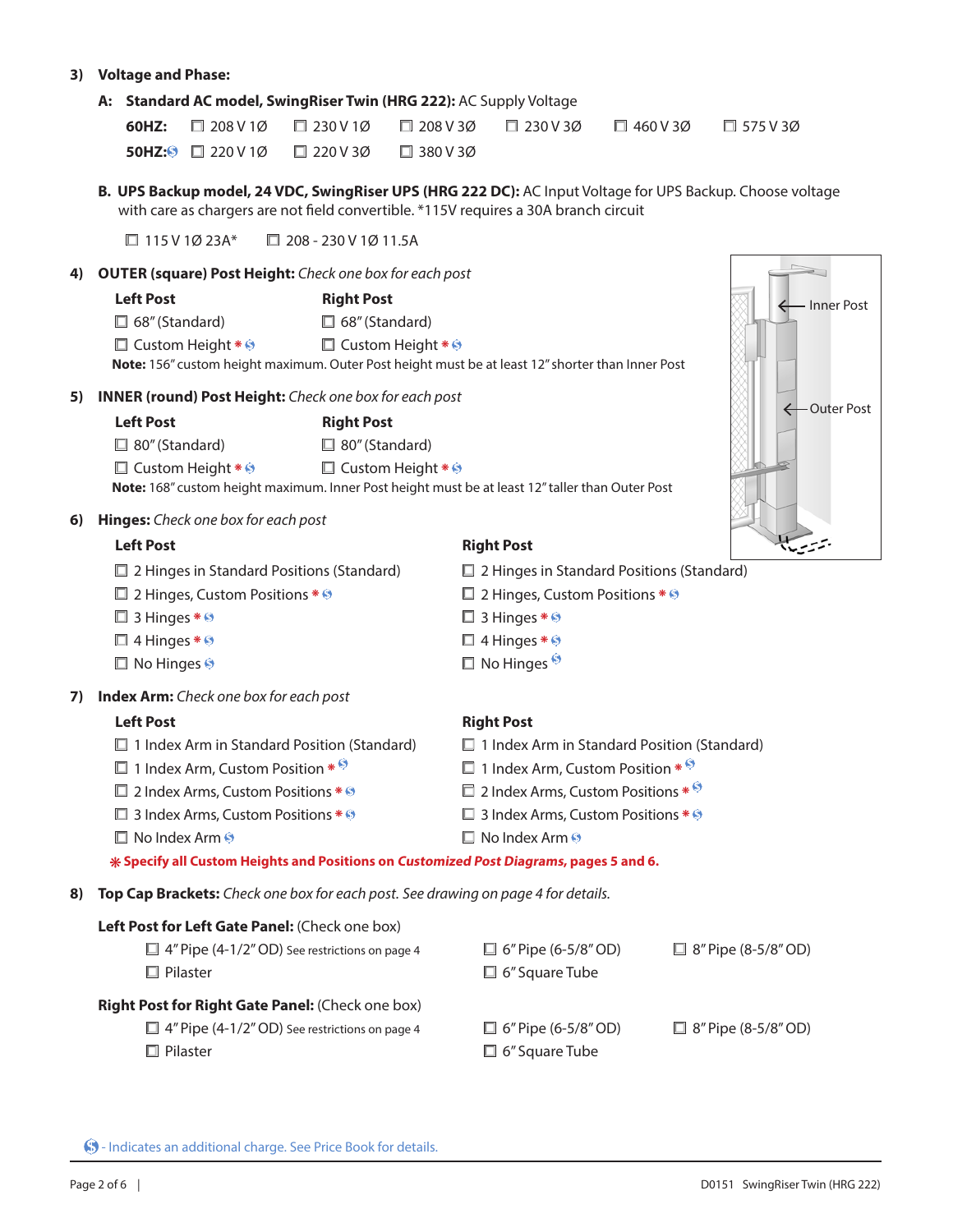**REMINDER: Gate speed, direction of swing, and degree of swing are fixed and cannot be changed in the field. Operator handing is determined by STANDING ON THE SECURE SIDE OF THE GATE looking out toward the public side.**

### **9) Degree of Swing:**

(Check one box for each gate panel)

**Left Post: Right Post:**  $\Box$  90° swing (standard)  $\Box$  90° swing (standard)

 $\Box$  100° swing  $\Box$  100° swing

### **10) Gate Handing for the SwingRiser Twin (HRG 222):**



### **11) Heater:**

 $\Box$  Yes (Heater voltage will match Operator voltage)  $\circ$   $\Box$  No

### **12) Radio Receiver:**

 $\Box$  Single Channel Open  $\Box$  No Radio Receiver

### **Lock(s):**

One ground lock pin and receptacle for each SwingRiser Twin (HRG 222) gate panel is provided.

#### **Hoses:**

Hoses are ordered on a separate order form. In most installations, the hose order is placed after the operator is installed to ensure that hose lengths are accurate.

SwingRiser Twin (HRG 222) price includes up to 150 ft (45.7 m) of 1/4 inch hydraulic hose (custom cut to size by HySecurity according to installer's field measurements). Four hoses are pre-filled with hydraulic fluid and supplied with quick disconnects. Submit completed and signed operator and hose order forms with each order. Additional hose is billed by the foot. **HySecurity will invoice for any hose over the included length of hose**.

**Double check that one box for each post within the numbered sections above has been checked. Page 5 must be included if your order contains customizations. The Order Form must be fully completed and signed before the order will be processed.**

**It is the responsibility of the HySecurity Distributor/Dealer to verify that the information on this order form is accurate. As stated in the Global Sales Agreement, custom orders are non-returnable.**

### **Order has been reviewed and approved by:**

HYSECURITY DISTRIBUTOR/DEALER PRINT NAME

SIGNATURE DATE

\_\_\_\_\_\_\_\_\_\_\_\_\_\_\_\_\_\_\_\_\_\_\_\_\_\_\_\_\_\_\_\_\_\_\_\_ \_\_\_\_\_\_\_\_\_\_\_\_\_\_\_\_\_\_\_\_\_\_\_\_\_\_\_\_\_\_\_\_\_\_

\_\_\_\_\_\_\_\_\_\_\_\_\_\_\_\_\_\_\_\_\_\_\_\_\_\_\_\_\_\_\_\_\_\_\_\_ \_\_\_\_\_\_\_\_\_\_\_\_\_\_\_\_\_\_\_\_\_\_\_\_\_\_\_\_\_\_\_\_\_\_

 $\circledR$  - Indicates an additional charge. See Price Book for details.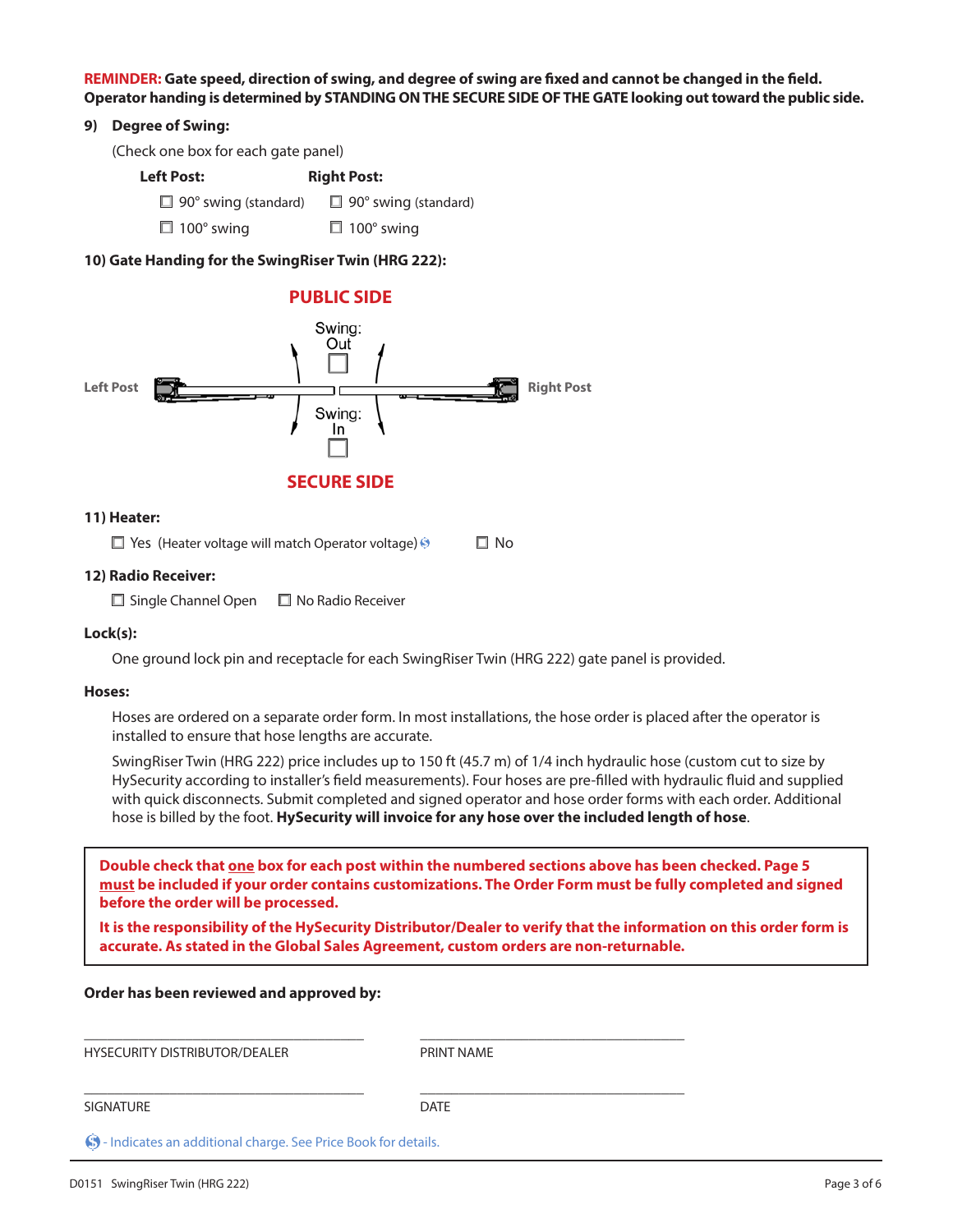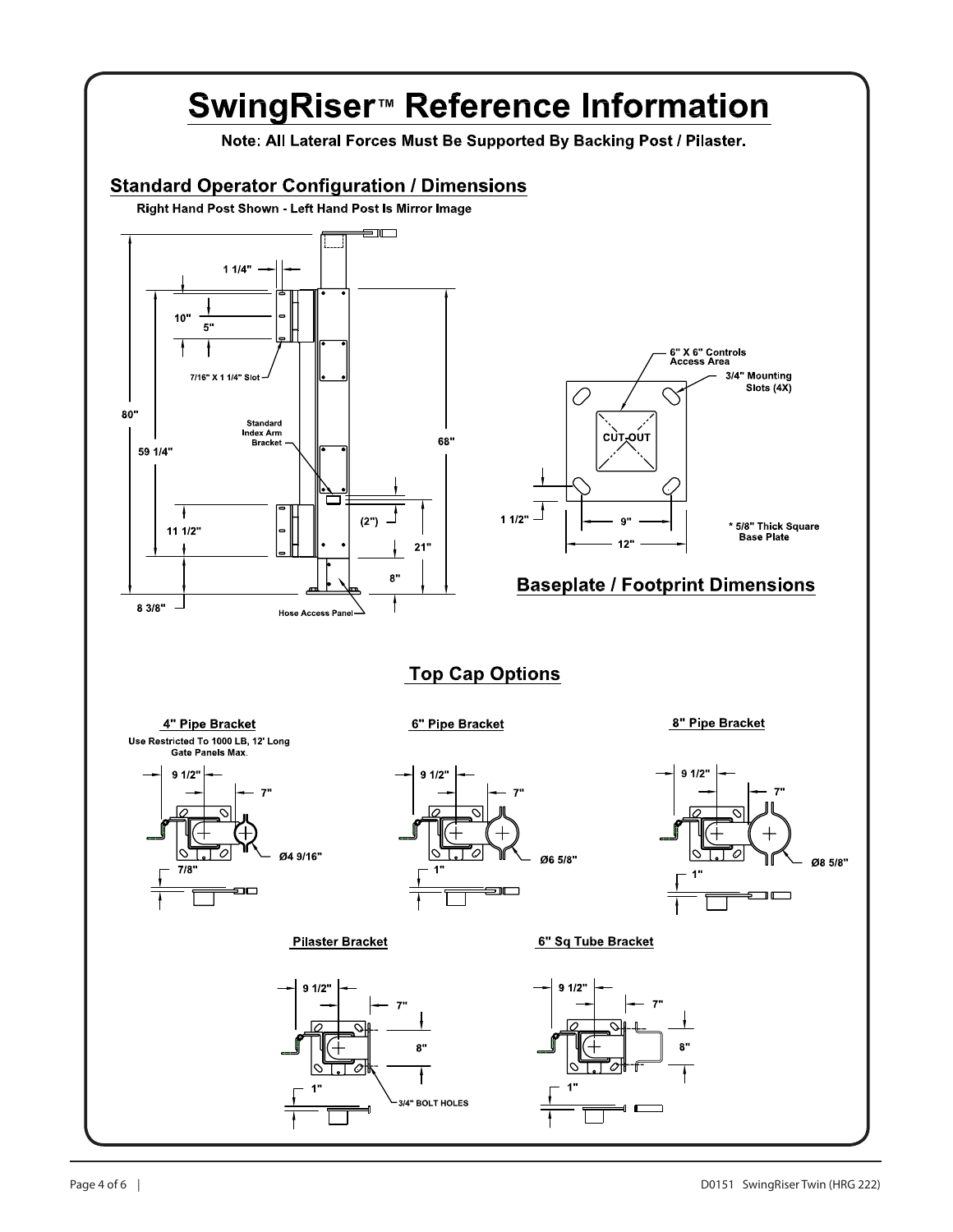